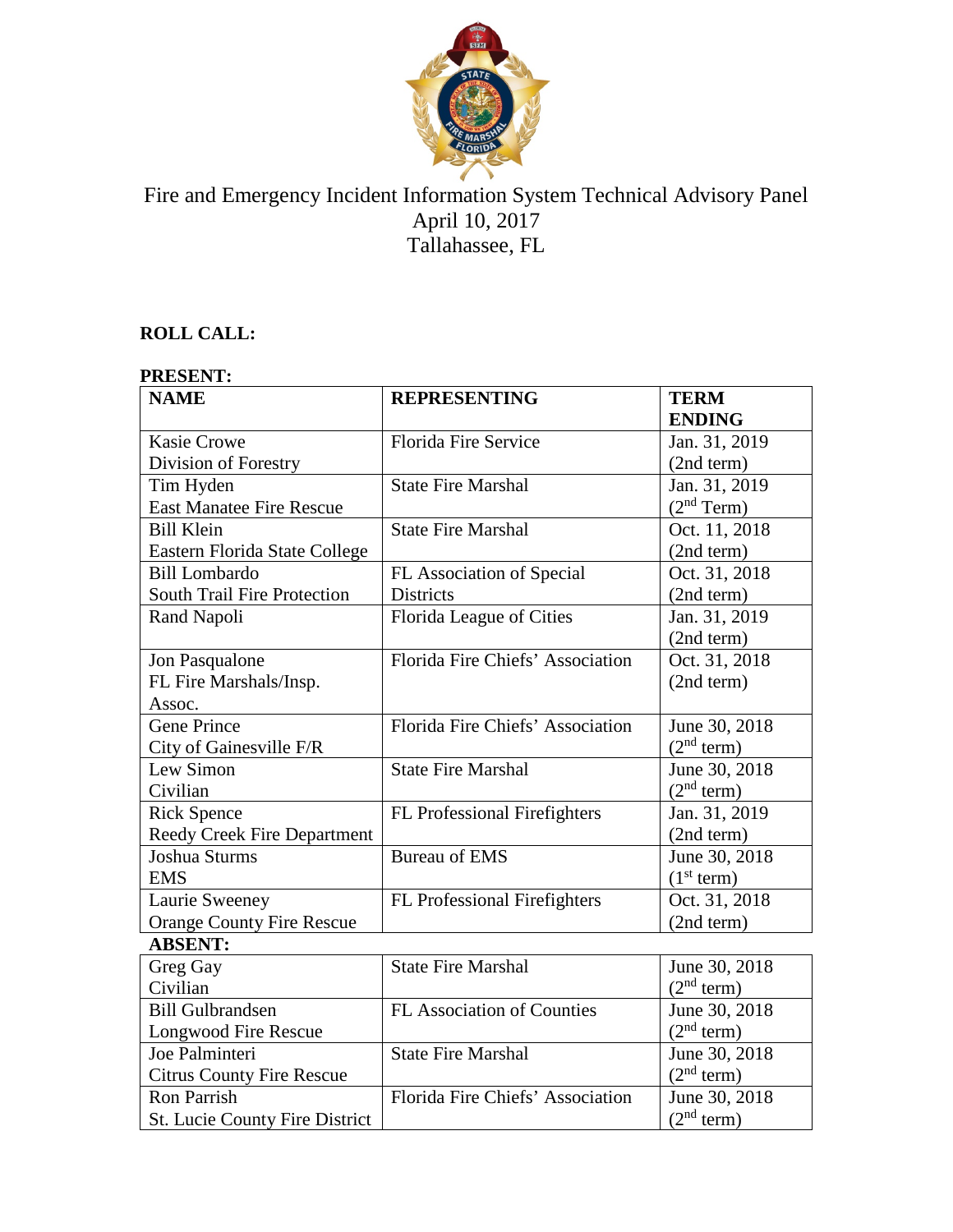The Fire and Emergency Incident Information System Technical Advisory Panel meeting was called to order.

**On a motion duly made**, the minutes from the Fire and Emergency Incident Information System Technical Advisory Panel held on January 19, 2017 were approved.

## **Motion carried**.

## **REPORT FROM DIVISION:** *Julius Halas, Director SFM*

- Legislative
	- o HB 653 High Rise Retro Fit
	- o HB 465 Lifetime Firefighter
- Tonight's Events
	- o Fire Service Awards at the Capitol, 5:30 p.m.
- Tomorrow's Event
	- o Bell Ringing at Memorial 8:45 a.m.
	- o Cabinet Meeting 9:00 a.m.

## **REPORT FROM FFIRS:** *Provided by Wayne Watts, FFIRS Section*

- Working with FFMIA on gathering data to back up the High Rise Retro Fit Bill
- Had a recent request for a huge amount of data from a software developer that may be of benefit to the State. Working with USFA to accomplish.

## **REPORT FROM EMS:** *Joshua Sturms, Bureau of EMS*

- Ems Advisory Council meeting next week (4/18-20/17 in Jacksonville
- Rule 64J-1 F.A.C. being finalized (updates)
- EMSTARS data dictionary has been updated. In compliance with NEMSIS V2.4 standard
- Legislature
	- o HB 249/SB 588 defines reporting requirements of Opioids overdoses for BLS and ALS EMS units
	- o HB 785/SB 1406 recognizes a new level of stroke center Acute Stroke Ready Hospital. Would also task the Department with establishing a Stroke Registry
	- o HB 475/SB 1234 funding of EMS Air providers